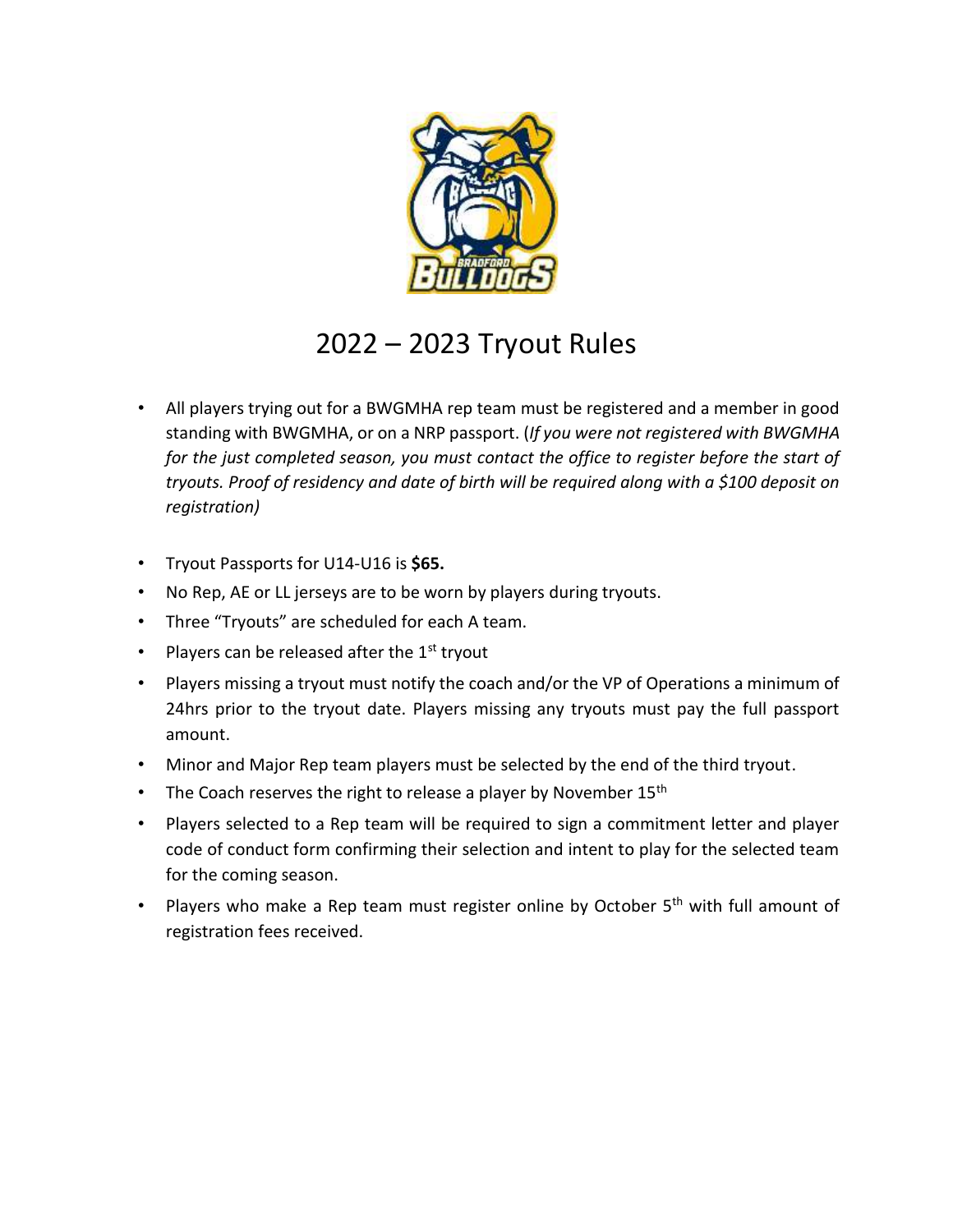## **Try up Rule**

- U10 > U16 players wishing to try up must inform the coach and the VP of Operations their intent to do so at least 48hrs in advance of each tryout.
- Players wishing to try up must try out for their own age group first with the exception to U11.
- Those players wishing to try up from U10 > U16 must pay additional fee of \$**65**.
- U10 > U16 players will be evaluated by a committee selected by the VP of Operations.
- U10 > U16 player must be evaluated by the selection committee as the "Top 5" players at the tryout in order to be selected on the team. Goalies are approved on a per case basis by the Board.
- U10 > U16 Each team can only take no more than 2 under aged players.
- Once an under aged player from U10 > U16 has been selected on a team they are considered "grandfathered" and may continue to play for that team in following season(s).

### **MD Tryouts**

MD teams are contingent on there being adequate numbers of players at the tryouts for both Minor and Major A teams in each division and will be at the discretion of BWGMHA.

- Players must provide a release notice to the MD team indicating release by the "A" team. These notices must be signed and dated by the Head Coach and given to the player.
- Failure to provide a release from the "A" team will forfeit the player's right to continue to tryout and the player will be placed in the house league program

#### **Definitions**

```
First Teams "A"
```
BWGMA First Teams are defined as the most competitive teams in our Association, and as such the best players available must play for the first teams in each category.

Second Teams "MD"

BWGMHA Second Teams are defined as development teams, to enable our Association to develop players for our First Teams. The teams are made up of players who:

- **O** Want to play Representative hockey and strive to get to the "A" level.
- **O** That attend and receives a release from the "A" tryouts